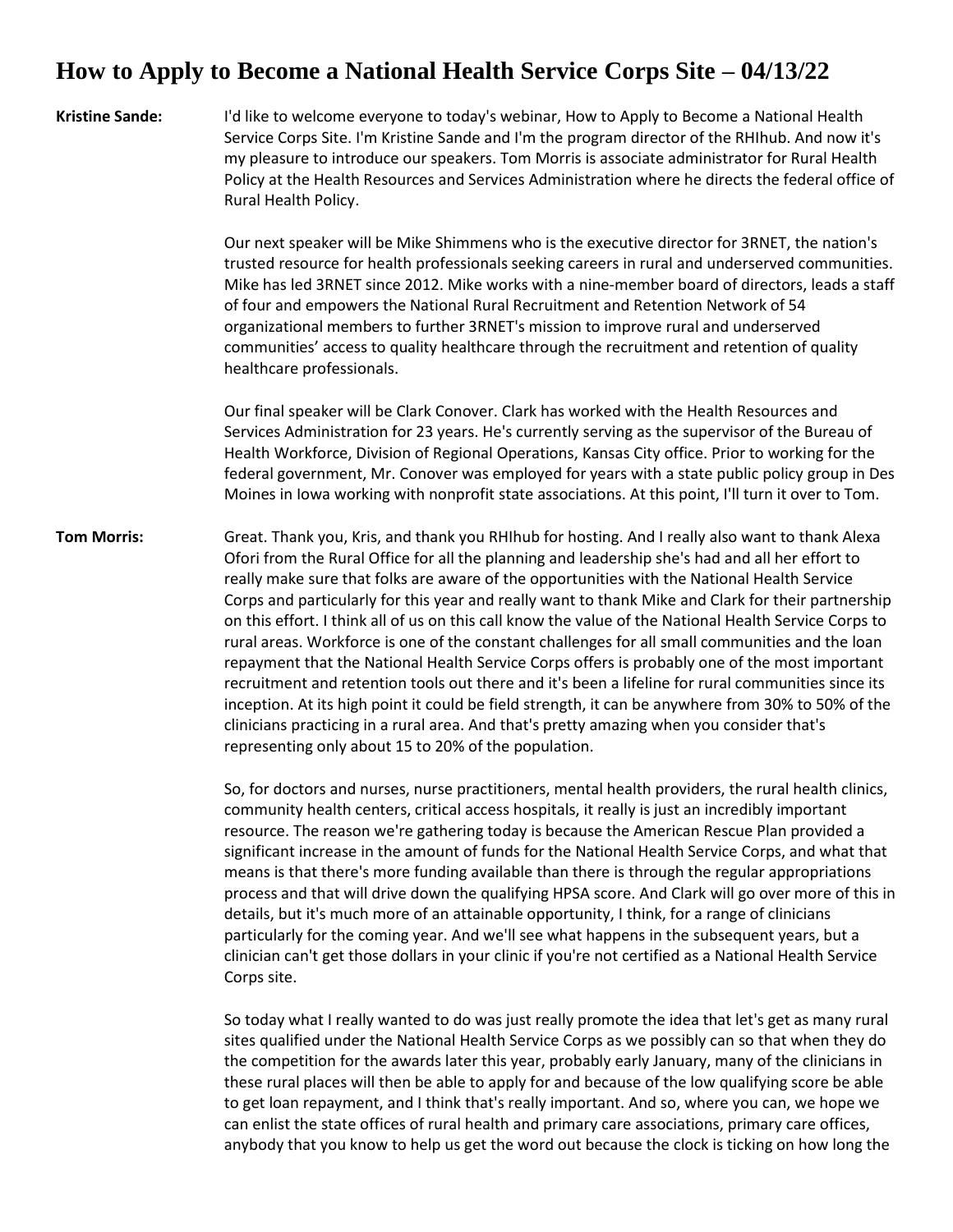application phase is open for sites to be able to apply to become a service location. And so, we don't want to waste any of that.

We also know and really understand that becoming a site is not without its own challenges. There are a host of federal regulations that Clark will explain in greater detail that you have to jump through those hoops in order to become a site, for instance, the sliding fee scale is a good example and we know that that can take a little bit of a work if you have to align it with your existing charity care policy. But we have help in that regard. I know that we in the Federal Office of Rural Policy just updated our sliding fee scale. We did that in collaboration with Bureau of Health Workforce. We've shared that with the state offices of rural health. So that's available.

Mike and 3RNET and RHIhub will all have it also. Mike and his group can also be a big help in terms of navigating this process and he'll talk about that. And then Clark oversees with a bunch of his colleagues at BHW, a host of resources to help people get qualified. I think it speaks to the partnership we've had with the Bureau of Health Workforce because they have jumped on this opportunity and the need to promote it more to rural communities and it's really a fantastic opportunity. We've got currently about 1300 of the 4700 rural health clinics already signed up as eligible sites, and that's good but we can do a lot more there.

And BHW has done a fantastic job, I think, over the years really working with communities because you got to do it on a site by site basis. It's no small thing. We were really happy when BHW joined us to add the critical access hospitals to the eligibility list. This is no small thing because the wheels get really wrapped around the axle so to speak on like, well, it's supposed to serve only these things like primary care and substance use and mental health services and dental services. You don't know. That hospital may not qualify.

But we were able to work with BHW to convince them that critical access hospitals are primarily outpatient focus, primarily an ambulatory site. And so now they're eligible and that's great. But only 225 of the more than 1300 critical access hospitals are currently signed up to be sites. And so, our big challenge this year is getting as many of those sites and anybody else who wants to be a host to a scholar or a loan repayer, get them signed up so that when the time comes to apply and their clinician comes and says, "Can you give us any help in terms of loan repayment?" They said, "Yeah, let's sign you up for the National Health Service Corps." This is the exact perfect year to do that because the HPSA score really is much more attainable than it is.

Again, this is the time to do it and I just appreciate all of you who've taken time to be on this call. It's going to be recorded. So please promote it to your friends and your colleagues. We want to leave no stone unturned because we know that workforce is an ongoing issue. Here's a year where we have an abundance of resources. And how often in rural health can you say that we have an abundance of resources? But this is one of those years, but if we don't get the site signed up, it's going to be a real missed opportunity. So, with that, just thank you for the time. I'll turn it over to Mike and Clark.

**Mike Shimmens:** Hi. Thank you so much, Tom. You did a great job of setting the stage here. And again, I'll be very brief in my comments. Clark has the details to really listen in on, but I'll echo Tom in that 3RNET sees this is a wonderful opportunity. This doesn't come along very often, actually just yearly even to become a site and certainly this is a unique year.

> If you haven't contacted or just don't know where to even start but yet you post jobs on 3RNET or you may know your 3RNET network coordinator, please use them as maybe an entry point to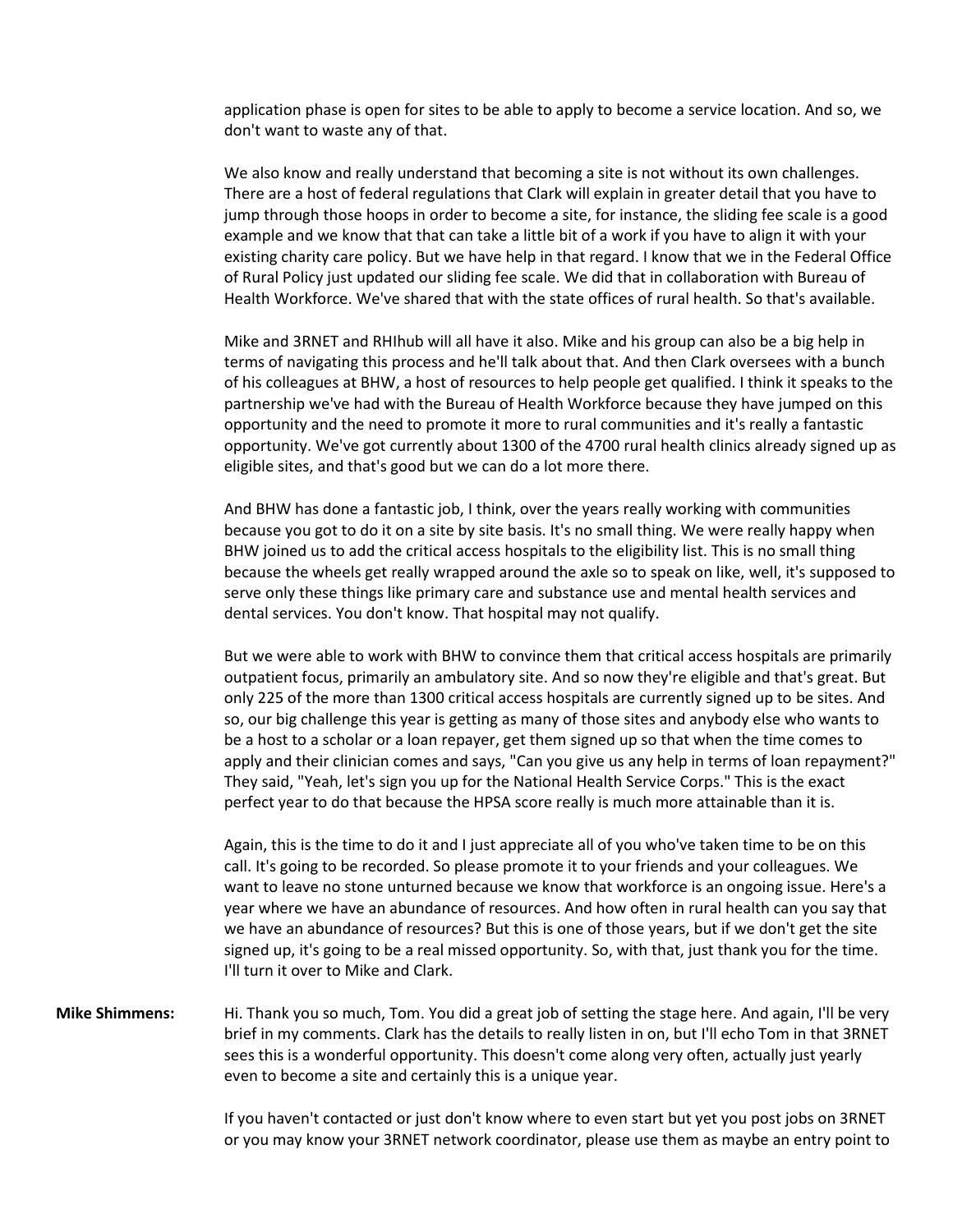help get information. There are lots of names here and lots of resources that we've talked about. The primary care office being probably the key one here Clark's going to go into as well as the state offices of rural health and all the others that Tom mentioned. Please consider your 3RNET coordinator as one of those people you can reach out to if you happen to be in contact with them. If not, you can always go to our website, 3RNET.org and scroll down to the bottom. There's a long header down there or footer down there that's got state contacts.

You can go to an individual state. So, if you happen to be in South Dakota, you can click on there and talk to our network coordinator there and they may be able to help you get to resources that you need because the process is fraught with information. Again, Clark's going to go through all of that, but this is a perfect time to have people hold your hand through the whole process and get you to the end result because I think the bottom line the way I see this is anytime we're talking to healthcare facilities, whether they be rural health clinics or critical access hospitals or even federally qualified health centers in rural areas, we always tell them one of the first things we ask is, are you certified as a National Health Service Corps site because that's such a vital part of your overall recruitment or retention package. If you don't have that done, you're going to be at a disadvantage.

So, the door is open now to do that, please do so. And there should be a lot of information put out there on how you do that next. But just know the 3RNET is there as another resource for you if you have questions, or need somebody to reach out to you to help you with the process. We're ready to do that. And as we know, the workforce right now is not getting better, it's getting tighter. We see many, many more jobs posted on 3RNET, fewer and fewer candidates because of just the way the workforce has been. We do know that'll correct over time, but we're definitely seeing a pinch. So again, every tool that you have in your toolbox you want to use. National Health Service Corps site being certified with that is a very vital part of that in your rural package.

We certainly look forward to hearing more from Clark here about the process. We're ready if you have questions. I'll be here at the back end too if anybody has any questions and appreciate the opportunity. So, I think I'll hand it over to Clark for him to give you all the great details. And thanks again for joining us today.

**Clark Conover:** Well, I would like to absolutely thank associate administrator Morris and Mike Shimmens from the 3RNET network for those warm remarks and from the warm introduction. My name is Clark Conover. I'm the supervisor for the Bureau of Health Workforce in the Kansas City office right in the heart of rural health clinic and critical access hospital country. This is a real passion for me. This is the fifth time we've presented this and a commitment that Dr. Padilla, our associate administrator, has made that rural health clinics and critical access hospitals are in focused this year to increase the numbers of sites in the National Health Service Corps and Nurse Corp programming.

> I was actually born in a critical access hospital, United Grove, Iowa. My folks in their 80s are still on the farm back home in Iowa and are patients of an independent Medicare certified rural health clinic there. So, for myself personally this is a passion project and a commitment that we really want to get all of you into this program. Real briefly, there's the agenda where we'll walk over those bullet points. I take you to the fourth bullet point, which is the site application cycle and how you can become a National Health Service Corps site. BHW, Bureau Health Workforce's mission is to improve the health of underserved populations. Certainly education, training and service. Add our link there at BHW and we'll have all the links at the end of this presentation.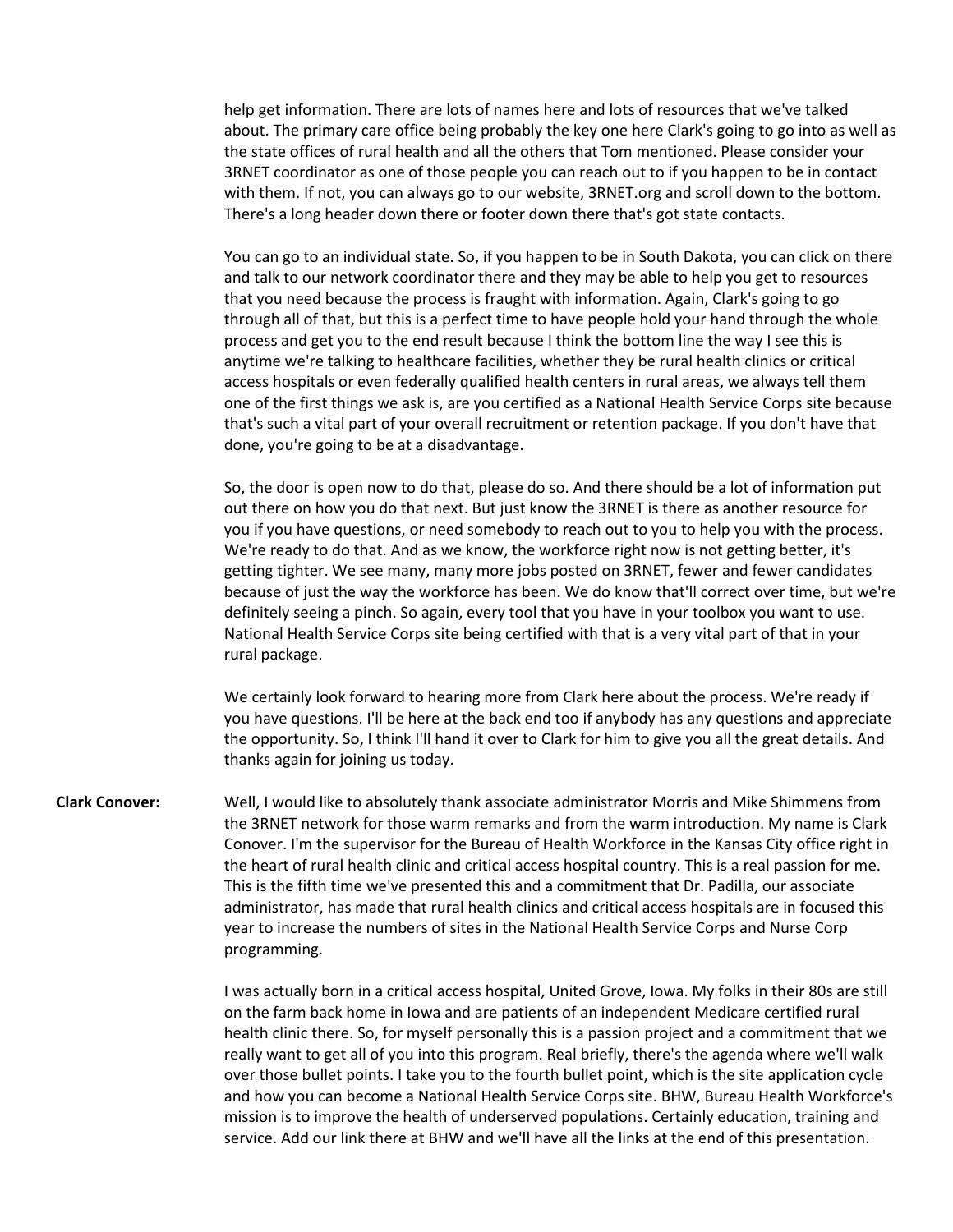There is the rural training programs that we provide funding support for. Very, very important to us and Dr. Padilla who's made numerous conversations and points to this. Very important that we train rural providers in rural training programs, in rural communities to then practice, settle down and be retained in rural communities. In the chats, certainly my colleague Amishi Shah, who is with our division of external affairs and Kelly Duke who is the Missouri State lead here in our Kansas City office will be providing information as you do ask in chat. So, thank you to Amishi and Kelly in advance.

Strategies for success, certainly that slide there will give you where we're looking at, some opportunities to expand the program, and we'll talk about some of those coming in, but I really want you to focus on the important investment and associate administrator Morris talked about it. The American Rescue Plan provided significant resources for the National Health Service Corps Bureau of Health Workforce Programming including 800 million for the National Health Service Corps. Tom mentioned that we were able to fund down to single digits and HPSA scores, we'll explain what that means, but I do want you to note, this is a tremendous opportunity when our next application cycle opens in FY 2023. It'll open in January of 2023 for rural Americans and rural clinics to get rural providers signed up for the National Health Service Corps Program with a focus on retention.

It is our 50th anniversary this year. 1974 we were founded. 1972 we were founded. My math is off. Very, very excited about this and there'll be a lot of information coming. So please at the end of this presentation you'll be able to see how to sign up for all of our social media sites and we'll get you more information on this. National Health Service Corps now has 20,000 providers currently in the National Health Service Corps Program. There's a huge commitment to behavioral health today. That's our partners at the community mental health centers. We'll talk about how we've increased assets and funding to mental health providers in rural health clinics. Certainly, we know that the opioid epidemic, aging populations, returning veterans and a lot of other subsets of your patients are experiencing substance abuse disorder and behavioral health needs. We want to be a partner in that.

You'll see that significant numbers there have gone to our primary care providers of all categories, our dental providers and certified nurse midwives, and this year new, some pharmacists and those pharmacists are either in substance abuse disorder or rural community programming. And we have a couple slides that talks about that, but rural pharmacists have been a very good and advantageous expansion of this program in rural America. Our traditional program is the National Health Service Corps Program. This has been around since 1972, 50 years. \$50,000 for two years of service. This is our keystone program. These are the traditional program as we call it. These are the ones you're probably most familiar with. This provides tax free loan repayment for two years initially and then you can re-up year by year on top of the provider compensation and competitive salary that you offer your providers.

This is about paying off the student debts, having your providers put down roots in your rural community and staying in your rural communities. I talked about, we have two new programs this year, the substance abuse disorder and loan repayment program. This is for sites that are offering behavioral health and substance abuse disorder programming. There's a behavioral checklist you'll fill out. \$75,000 for a three-year commitment. It's non-renewable. So, it's just \$75,000 for three years. You must be trained and licensed to provided assisted treatment. We know that law on medical assisted treatment programs are now coming in. The DATA 2000 waiver are coming into rural communities and this is supporting that.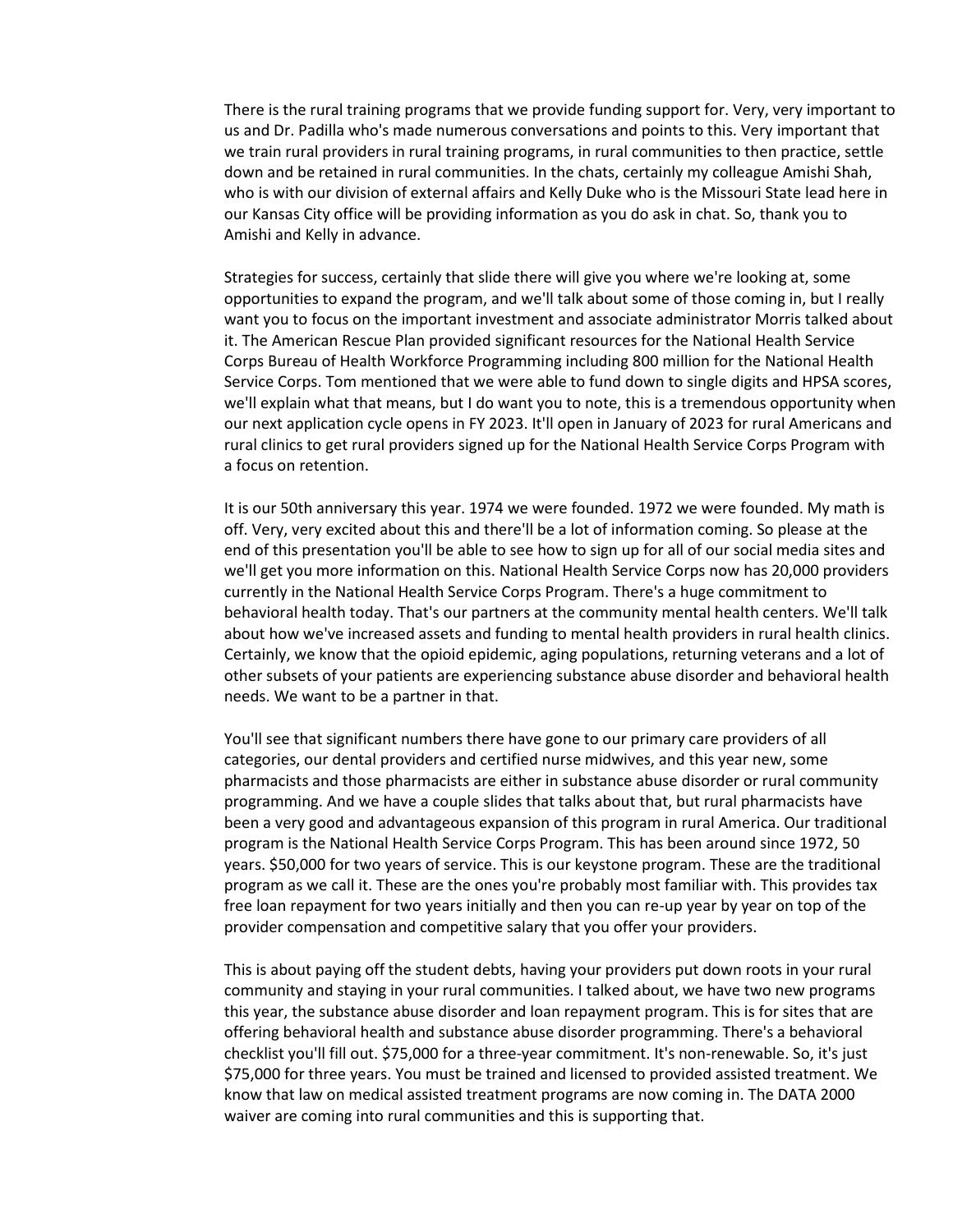We also have an additional specified rural community program that will focus on just rural communities. Now, one nuance of this program, you must be defined a rural community by the United States Department of Agriculture, not by CMS. So, some of the communities may not qualify as rural even though you know and I know you're rural. It's just how the legislation was written. When this application cycle comes out in FY '23, in January 2023, the \$100,000 award for three-year service commitment. And this is again where your pharmacist can apply for part of your system. A lot of critical access hospitals do have them part of the system. There'll be a link on there. So, you can see if your "rural" or not by USDA.

We offer a couple opportunities to provide resources in advance of the completion of the training. The student to service program is \$120,000 and tax-free loan repayment for a threeyear service obligation. This is very popular with fourth year medical students, fourth year dental students and second year nurse practitioners, nurse midwives and physician assistant students. This provides after the training or after the residency program, after the fellowships, a three-year service commitment at a HPSA of 14 or above. We've really had an impact I know in the Midwest here in the four States we cover Iowa, Nebraska, Missouri, Kansas, with getting some of these folks. We've hit hard. Our medical training schools all over the country in a rural primary care residency programs and the rural practice sites for dentists, nurse practitioners and PAs. So, this is a real advantageous program.

Scholarship programs been around since 1972 as well. Here's all the disciplines it covers. We pay year for year with a minimum of two years, maximum of four years. We pay for their schooling. So, we'll send a medical student to school with no cap on how much that tuition is for four-year commitment, for four years of paid service and return for a four-year commitment. We encourage you to take this information now. The application cycle closes on  $5<sup>th</sup>$  of May. If you know anyone in your communities that's going to medical, dental, nurse practitioner, or PA school please have them apply for this program.

I'd be remiss if I didn't promote our state partners, the state primary care offices, state offices of rural health, all are involved in the state loan repayment programs. Clearly these are important programs and they're run by the State Primary Care Office. I'll give you those links in just a little bit. The health professional shortage areas though are the "keys to the kingdom." These are the cornerstones of the funding preferences for National Health Service Corps.

HPSAs are used in four different federal agencies for about 27 programs. National Health Service Corps is the only program that the score matters. And associate administrator Morris talked about we were able to get down to low HPSA scores and a zero to 25 scoring for primary care. We were able to get down to single digits and reach your rural and frontier communities this year. Now there's a difference between the medically underserved population and HPSA. That's expounded upon on our website. And you could also talk to your primary care office contacts. The link is here. These are the experts in HPSA and I would refer you to them for both questions on HPSA and the state loan repayment and state scholarship programs. These are truly the experts in your field in your state.

National Health Service Corps is committed a partnership with rural America. Here is five different ways of doing that across a myriad of federal programs. We'll let you read this slide at your leisure because really the focus we want to talk about is how to become an NHSC approved rural health center. The application cycle for new sites is open between now and midnight May 10th eastern time. National Health Service Corps sites will have slides detailing each of these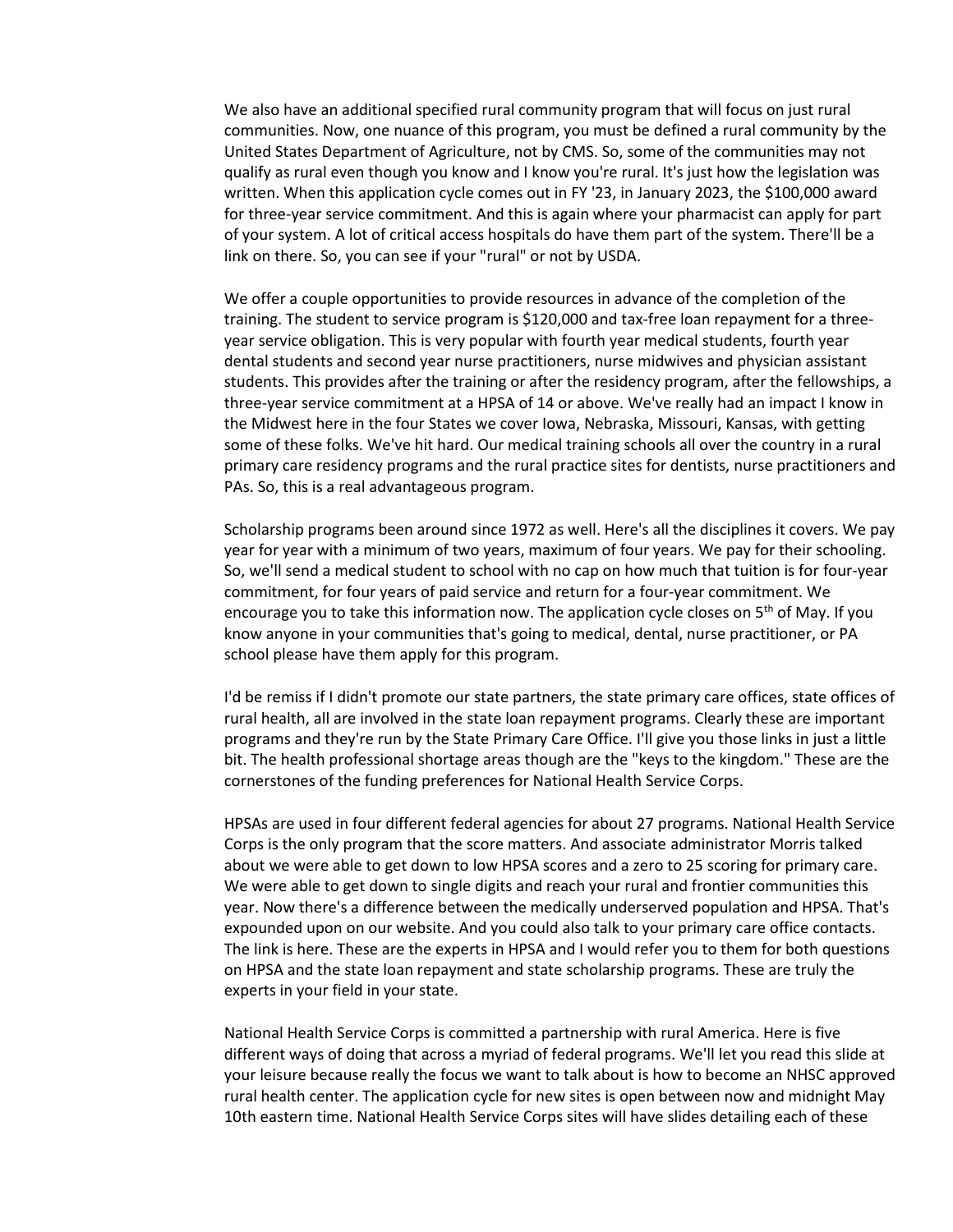upcoming, provide outpatient primary care healthcare services, provide people who reside in HPSA.

Now, keep in mind rural health clinics are eligible for what's called facility HPSAs. These are HPSAs that you own. So, if your county does not have a HPSA, because those HPSAs are done by population census track or county area you are still eligible for the program once you receive that National Health Service Corps site approval, you can then talk to your primary care office. We listed the contacts earlier and they are in the chat. You can then apply to become a facility HPSA that you own. No one else has access to this. This is your own HPSA. It's your personal keys to the kingdom.

Participants are across all spectrums and live in rural urban frontier and of course our tribal communities. Eligible site types, we offer wide net to eligible site types, highlighted in red, what we're talking about today, certified rural health clinics and the corresponding critical access hospitals. We have a customer service portal here. Once you are approved as a site you can go in and do our free online workforce advertisement system. You can put any vacancy on there, whether it's a phlebotomist to a physician assistant, to an LPN, anyone you want to advertise in that site you can. You can boutique that clinic link to your local school district, link to your local community development folks, however you want to boutique that system.

And online recruit. We know providers now are absolutely going online to look at your site. Required documentation. You have to have policies and non-discrimination. You have to have a site fees discount program and we'll talk about that a little more in depth. Access to ancillary and patient specialty care, that's access to your critical access hospital. We know these are symbiotic system of care. It's an easy hurdle on that documentation to cover. Site data table, three-page document that you'll be able to pull from your EHR this data, at least six months of data. If it's easier to supply your data, that's fine however your EHR is set up.

If you're interested in the side of rural community loan repayment program you will have to fill out a behavioral health checklist. If you do not offer behavioral health or substance abuse disorder, medically assisted treatment at your rural health clinic, you can skip over the SUD and the behavioral checklist documentation. We also require you to have a recruitment retention plan. Now, our staff will work with you on that if you don't, it's just something we are requiring this year. It's a low bar. For those of you who do not have one very clearly, it's something that we want to help you develop. For some sites you have your own recruiting system as part of your network of care with the hospital. Again, this is just a document that you'll upload. This shows that you're looking how to retain providers. We know retention is the key to recruitment.

Every NHSC site must have required a sliding fee discount program. The requirements stipulate the entity shall prepare a schedule of discounts. They shall advertise that schedule of discounts and they should apply it equally across all individuals that come into your clinic regardless of ability to pay. And there's the link. And we'll put the link in the chat of where to go for the sites and eligibility requirements that you can then reference as part of this presentation. What a discount program must have. You must have a schedule fees for service. You must have a corresponding discount for eligible patients based on their ability to pay, an XY graph, family size and income. You must have policies and procedures in place, standard operating procedures, which all of you already have. You must have that policies and procedures available for how the discount program is calculated and how it's administered and be able to present that to your clients, your patients.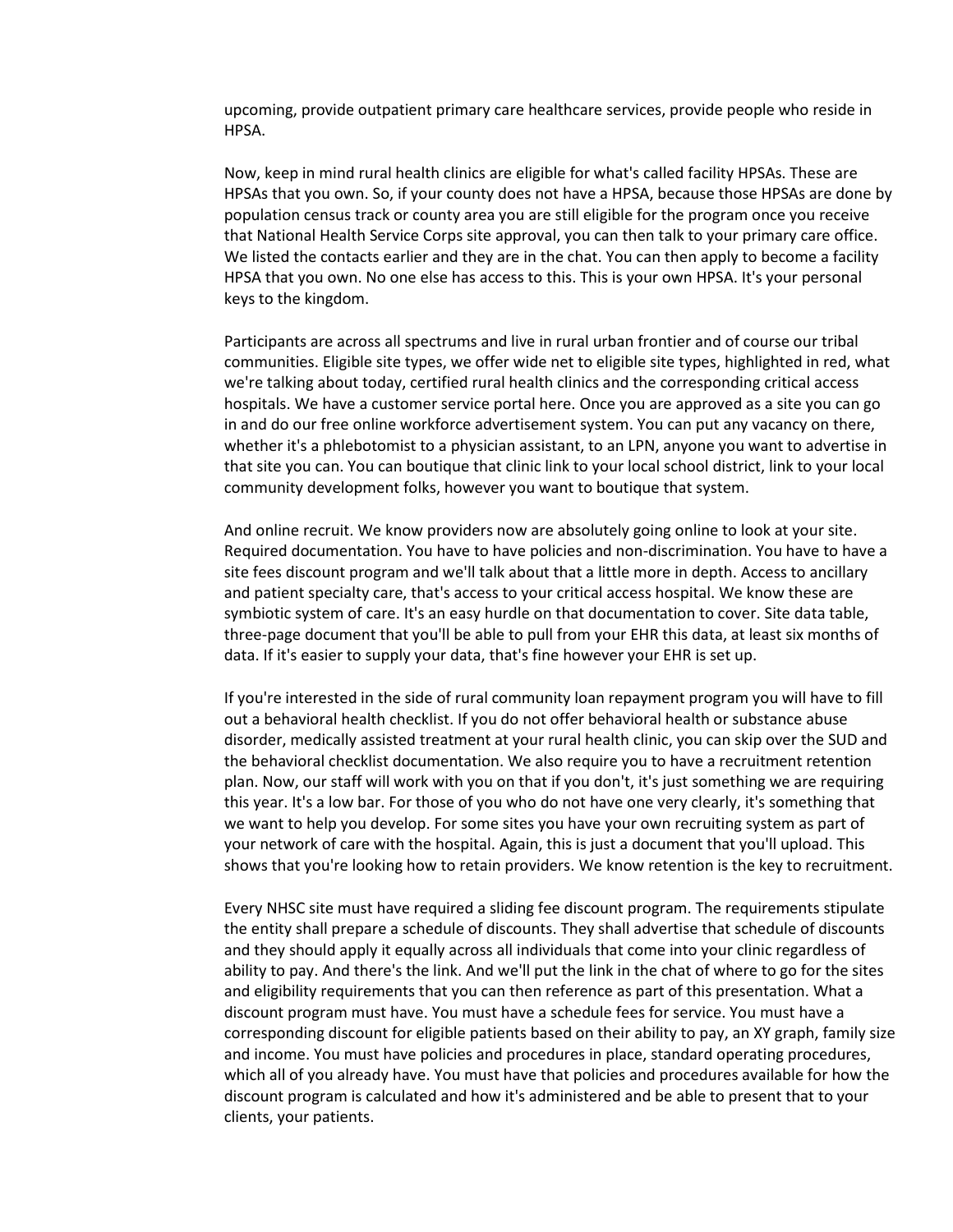Now, the three cannots. You cannot take into account assets or credit card balances when determining eligibility, income and family size. You cannot request proof of citizenship. So that means social security numbers and you cannot require Medicaid denial letters as part of a sliding fee scale discount program. We strongly encourage our sites to provide all necessary assistance to apply for Medicaid and other charity care programs at your critical access hospital your county or your State may provide including Medicare advantage and any other public HMO program. You just cannot require a denial letter as part of the requirement of sliding fee scale.

Critical Access Hospitals, a real focus this year. We want to call and the RHC to come in. We understand that it's a symbiotic relationship. And because of that in 2012 we worked with our friends at Federal Office of Rural Policy to bring in critical access hospitals both community based and tribally based to being NHSC approved sites. What are required to become a CAH? You must be in HPSA. So, you must be in a health professional shortage area for that county, that geographic area, that population. You must utilize a sliding fee scale. You must provide a minimum co-pays folks who walk in your emergency room and you must have a National Health Service Corps approved outpatient clinic, either one you own, or one you affiliate with. That can be a rural health clinic, that can be a provider-based clinic, that can be a federally qualified health center.

Requirements do not extend to the inpatient fee structure, that's under your charity care program. And there's no necessary to meet Medicare certification requirements. The key to this is the calmest demonstrate affiliation either through direct ownership or some agreement with a outpatient ambulatory care clinic. Essentially, that means that you're providing either a direct linkage for the transfer of patients in or admission of privileges to those providers in that outpatient clinic. What we do not want is the clinic to say that their referral policy is to your critical access hospital or emergency room. That's what all of us including yourself, are working hard to not have that as the primary entrance to primary care. We want that entrance to the primary care clinic and then the critical access hospital is certainly the key length into the sustainability of patient health outcomes.

Eligible providers for the CAH RHC pilot program, physicians, PAs, nurse practitioners, certified nurse midwives, all types of physicians including psychiatry. We have two options to work. We have a 40 hour per week, which means they must work a minimum of 16 hours in the critical access... I'm sorry, in the rural health clinic or outpatient clinic. The other 24 can be spent doing anything either the rural health clinic, primary care outpatient clinic or in the hospital, skilled nursing, swing bed, emergency room, teaching, which they can do up to eight hours or as administrative function, again, up to eight hours.

Very popular among our critical access hospital partners this year in this last cycle has been the part-time or halftime participant program. We just worked with the site in Kansas, very innovative. They opened up a new primary care clinic that's certified as a Medicare rural health clinic. That provider is working there part-time, eight hours a week. In that primary care clinic, the other 42 hours a week. So, for the part-time we talk about here in the 20 hours that is outside of the purview of the part-time halftime program in the emergency room.

This was able for this rural health clinic, critical access hospital in Kansas to get a provider in our part-time program. At the same time, provide ER coverage four days a week for that facility. I will note that time spent on call does not count toward the service requirements. Biggest question we get, why are federally qualified health centers auto approved and rural health clinics are not? We just want to tackle that one head on. Clearly the FQHCs for many of you do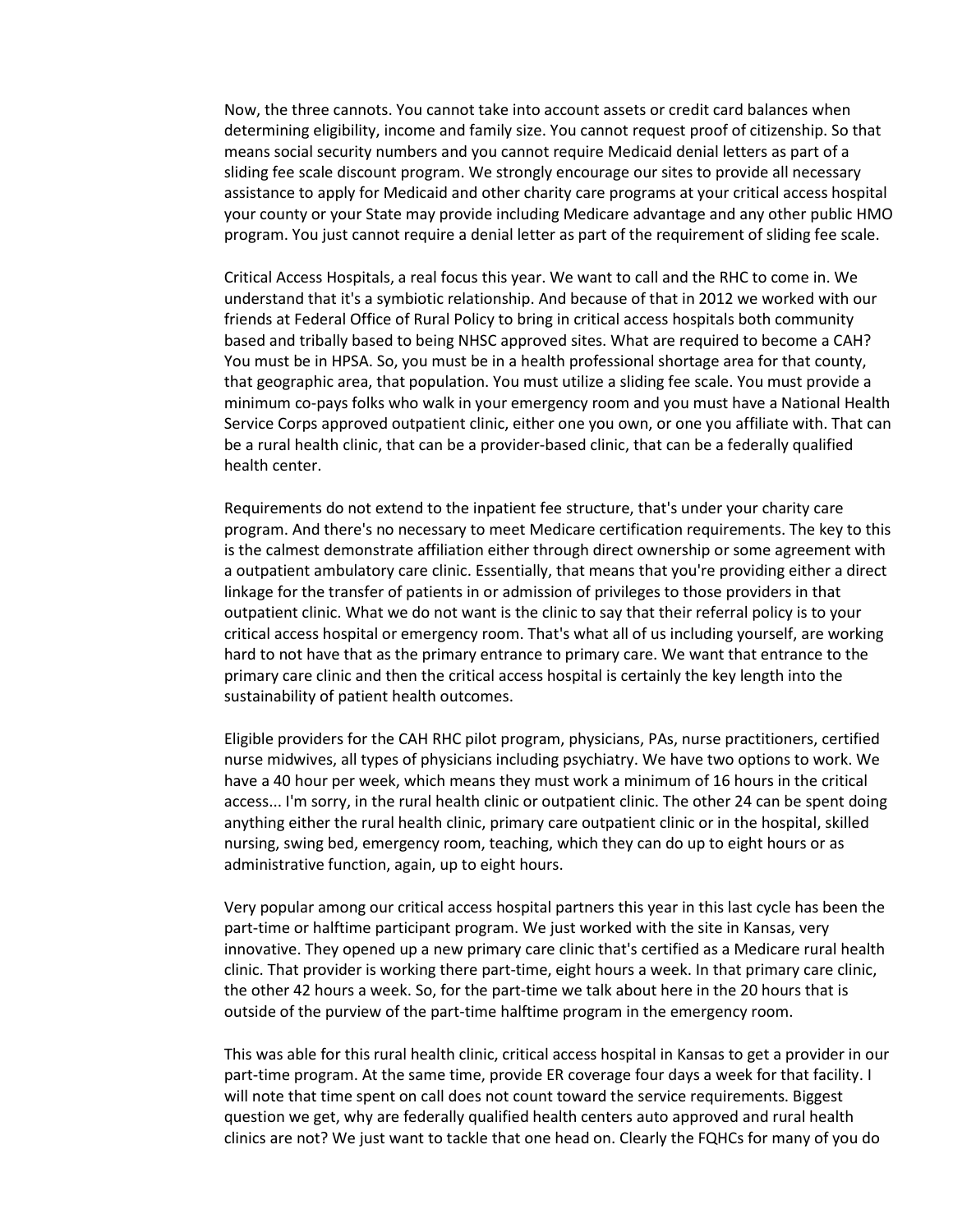not know, receive 330 grant funding, direct funding from the federal government with governance requirements that 51% of their board of directors must be patients. They receive Federal Tort Claims act, 340B and a lot of others.

They have to be nonprofit. Our rural health clinics and critical access hospitals can be for profit and a lot of other pieces. The FQHCs do step into a federal oversight box which is why they are auto approved. Rural health clinics remain independent, community owned, county owned or provider owned and they have not stepped into that box, which is why once every three years they must go through this process.

The commitment of our National Health Service Corps regional office staff is that we're going to help you get to yes. We want rural health clinics, critical access hospitals in our program in advance of January 2023. Absolutely, we want you in. Here's the link to the contacts. Our state leads are there to help you between now and May 5 of this year. Get those applications there. My contact information is there. You can call me directly, email me. I'll provide the information to you or I'll get you in contact with the folks in your region that can answer that question directly. The website link to our BHW site that has all the information and all the other training programs that we offer and information on the Nurse Corp program.

I'd be remiss if I did not talk a little bit about our Nurse Corp Program. That provides opportunities for nurse practitioners, certified nurse midwives and our registered nurses to participate in a loan repayment and scholarship program. All critical access hospitals and rural health clinics are auto approved into that program. I believe there's a slide earlier I may have slipped over when my slides jumped that's in this presentation. One of the real key areas of outreach besides rural health clinics for that program this year is our county health departments that I know are key players in all rural counties. These are the unsung heroes of a lot of public health in your community. They're also, as you know, county employees in most all cases.

So, we want to have these registered nurses, these nurse practitioners that are working in your county health departments and you could help us expound the program, not only for Nurse Corps to your system for those county-based systems to get these RNs in our communities in, get 80% of the loans paid off and help them retain in these very important public health jobs.

It's time for questions now, but there's all our social media. We tweet. We have Instagram. We have LinkedIn and all other ways that the cool kids today are connecting with the National Health Service Corps and how the providers that are in training right now are going to impact and how they're going to connect with you. So, let's go to questions now. I know we had one earlier about recruitment retention plan. Our state leads can share those plans with you. Absolutely, the state lead link was in there for your division of regional operations State contact and we'll allow them to provide those plans to you.

Application pack available to send out to an organization's RHC. If you go to our website, you can download the information and the application packet. It's an online process that each site has to be individually applied for. But clearly the application packet is on our website. Kristine, over to you.

**Kristine Sande:** All right. So, at this point we will have some question and answer. It looks like there's at least one question in the Q and A, but now it would be a great time for everyone to enter any questions you have. So, we'll start with the first question, which is, can you talk a little more about mental health providers applying for this?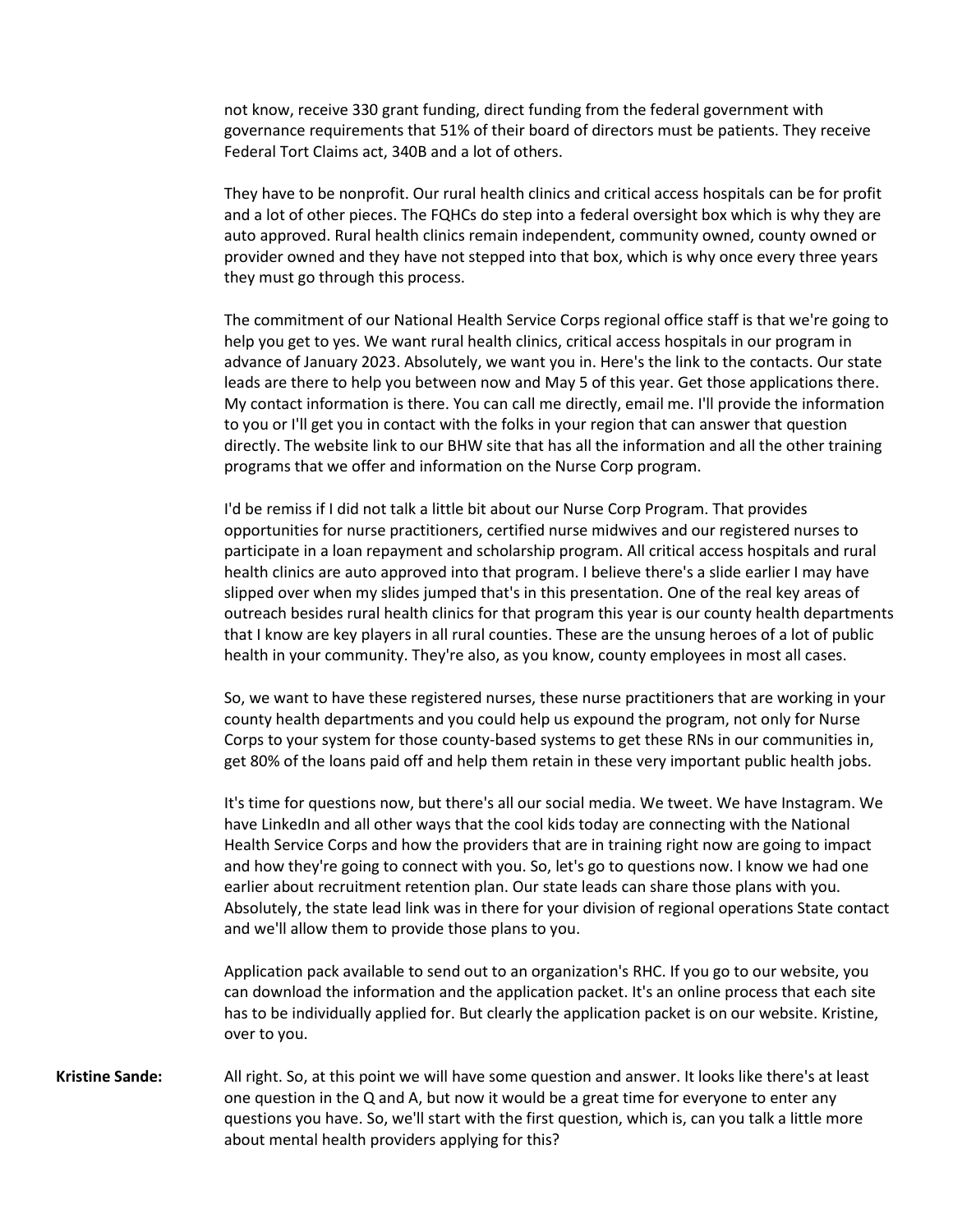**Clark Conover:** Absolutely. Licensed professional counselors, PA, nurse practitioner and physician, psychiatric professionals, licensed medical social workers, nurse and family therapists, doctoral level psychologists are all eligible for the National Health Service Corps Program, the traditional program, The SUD and the RCORP Program has some additional opportunities for folks who may be in the mental health through SUD treatment to apply. And I'll refer you to those programs because there is some specificity that gets into state certification.

> We have really seen an uptick of rural health clinics who are hiring, especially licensed medical social workers... I'm sorry, licensed mental health social workers in a medical clinic and are providing symbiotic care where they're providing both mental health and primary care in an office setting where that one office they bring the providers in and reducing stigma of mental health care in this country and providing that the care coordination occurs between primary care and behavioral healthcare. We want to reward an anticipation of that increase of that program. We want to reward primary care clinics, your rural health clinics, your critical access hospitals who are going to that model by making available the loan repayment to those behavioral health professionals.

We even have an example in Iowa of a critical access hospital who partnered with a community mental health center to hire a psychiatrist, to have the psychiatrist work eight hours a week rounding in their critical access hospital and 12 hours a week working in the mental health center and then the other 20 hours was a halftime award they were working in the inpatient facility at the regional hospital. Very creative program that we were more than happy to support and help that critical access hospital work out that relationship. So, we are open to all models even ones we can't think about. Call us. We want to get what's working in your community into our program. I hope that answers the question.

**Kristine Sande:** All right. Thank you. Let's see. On the licensed social worker, psychologist front, would child advocacy centers that have those services available on staff be available to qualify?

- **Clark Conover:** Potentially, yes. The first area qualification is a HPSA, health professional shortage area. They have to have a mental health professional shortage area. So clearly that is the first thing that has to occur. Then the second thing is we've worked with child advocacy centers in the past. We have examples. I can aim with specificity that we've worked very closely within our four states and others across the country, but yes, those child advocacy centers have been approvable. What's not approvable is the foster care and adoptive services, for example, if you're only doing that. If you're only doing something that is directed towards a specific population that restricts eligibility, so let's say only children with special care needs are allowed in. It must be universal for admission into the program, it cannot be just specified to one diagnosis, it must be the pediatrics in general.
- **Kristine Sande:** All right. Now it looks like a couple other eligibility questions. So, would residential treatment or psychiatric residential treatment providers be eligible?
- **Clark Conover:** Again, the example we gave in Iowa was a very creative example because this was a residential treatment facility provider psychiatrist that then worked eight hours a week in the primary care clinic of the community mental health center and then 12 hours a week rounding in the hospital and 20 hours a week then in the inpatient facility for the halftime award. We're open to those creative relationships. If you're just working in the inpatient setting at the inpatient facility, no you're not eligible. This is an outpatient program. However, your RNs, your psychiatric nurses are eligible as part of the Nurse Corps Loan Repayment Program. And I'd refer you to that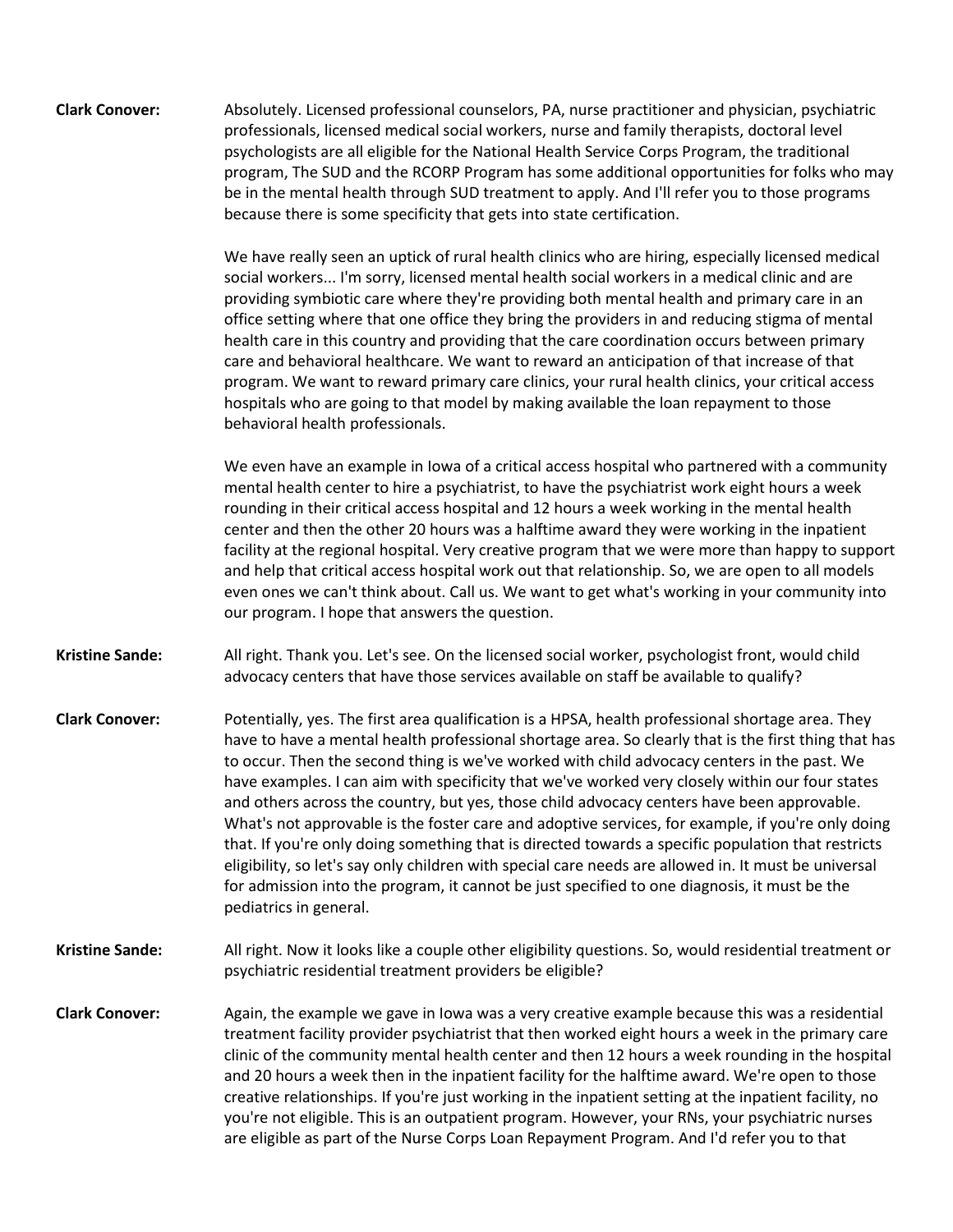application process. That program will open around November 2022 for the FY '23 cycle. So, the RNs and certified... Sorry, nurse practitioners, psychiatrists, NP psychs and your PA psychs are eligible. The MDs and DOs are not.

- **Kristine Sande:** All right. So, this person asks, is a nonprofit behavioral health center eligible for applying as opposed to the individual counselor who is delivering the services?
- **Clark Conover:** There's numerous models we've seen in Missouri especially as we were working right now to get these sites in of what a practice looks like. I'd refer you first to your state lead for DRO because each of these mental health prep sites we know can kind of look a little bit different as far as how they're organized as a S Corps. In generality the site has to apply, not the individual provider. The site applies for eligibility. That's impacted. All providers in that practice must provide a sliding fee scale in the mental health setting, in the mental health organization or mental health company, not just the provider that's in the National Health Service Corps Program. It's called two door policy where folks with insurance walk through one door and folks without insurance or on Medicaid walk through another door. The program is established so we do not allow that.
- **Kristine Sande:** All right. So how many years is each approval period for National Health Service Corps? Is it two years?
- **Clark Conover:** The traditional program is a two-year award for National Health Service Corps. You then can reup year for year, for year. The dollar amounts do decrease a little bit by year. I think the record we've had is someone who was in for 13 years. The awards at that time was about \$5,000 to get started at the bottom end, I believe. Again, that chart is on our site. It's tax exempt. For the SUD and the RCORP program. Those are three-year awards. And then for the Nurse Corps program I'd refer you to the website for the requirements and how that program works. That program's not tax exempt. So, it does have some limitations as far as debt to salary ratio and some of these things.

We want you in and we want you to stay and be retained, join the school board, become a little league coach, become a pillar of your community and provide care for the next 20 to 30 years and be those doctors that stay like the one that delivered me. He was there for 45 years. So that's what we want to encourage.

- **Kristine Sande:** Right. I think the doctor who delivered me was very similar. So definitely part of the community, and that's great. So, the next question is, let's see. So, you answered, I think, how many years is the approval for the site? And then do you have to reapply to be an approved site each time the application renews?
- **Clark Conover:** It's a three-year approval. So, sites that are up for renewal this year do not come in during this current cycle. There's a special recertification cycle that opens in August every year that we will then allow sites with recertification to come in. It's a truncated piece. You still have to do the data table. You still have to provide the basic documentation. It's all online. Clearly, you've built this relationship now with your state lead. So, there's that comfort level to ask questions with your State Primary Care Office. You start to become a little bit of an old hat in this. We've had some sites that are rural health clinics have been with us for 30, 40 years and for them at the recertification cycle it's become a pretty simple piece.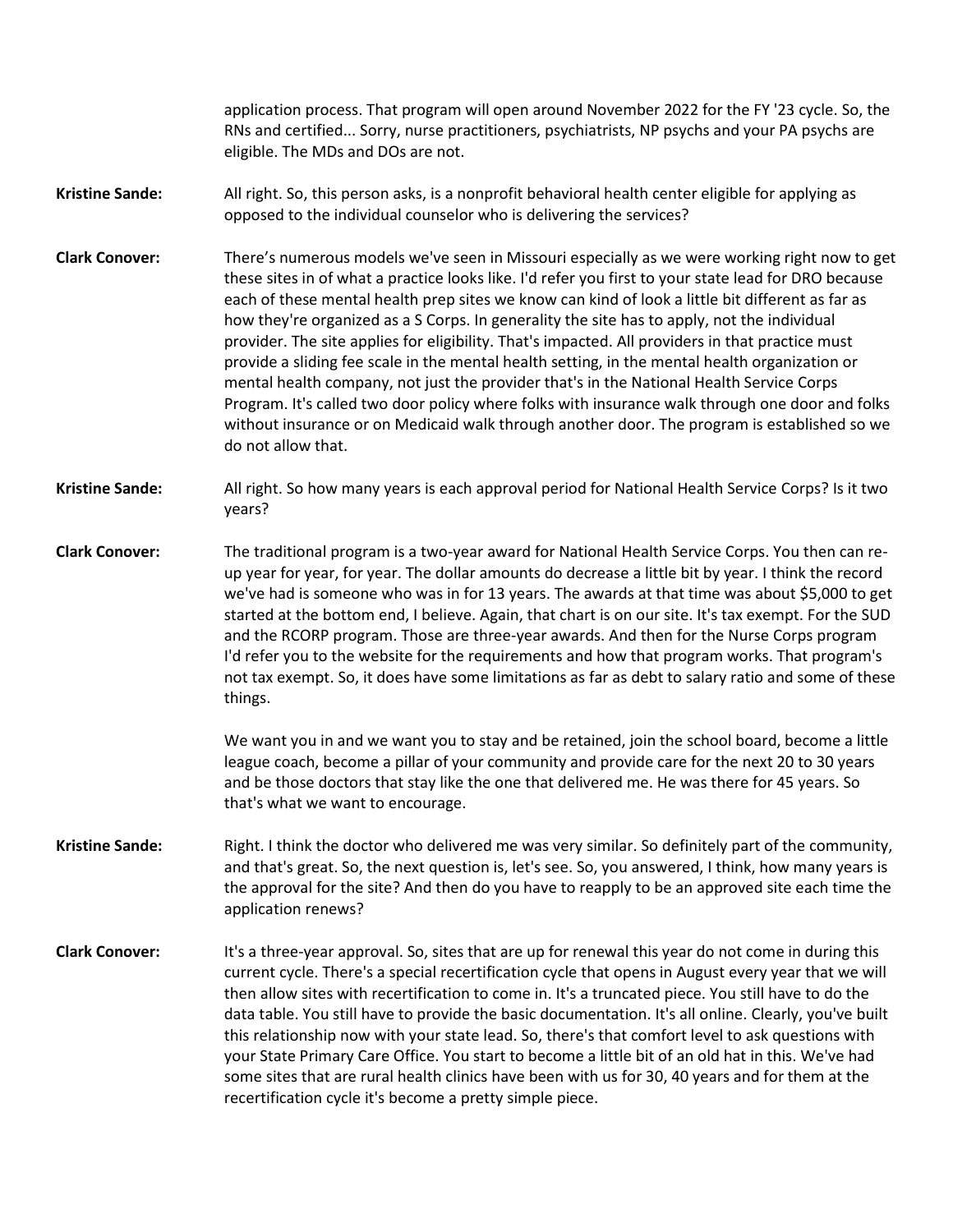|                        | Now, I will say, a lot of your rural clinics may be part of a system of care, for example, Mercy,<br>which is out in Springfield, which has been a great partner, has about 50 some of their rural<br>health clinics and critical access hospitals in our program, has really utilized the program to<br>provide dozens and dozens of awards going back many, many years as has the CAH system in<br>Springfield, just to be fair to both.                                                                                                                                                                                                                                                                                                                                                                                                                                                                                                                                                                                                 |
|------------------------|--------------------------------------------------------------------------------------------------------------------------------------------------------------------------------------------------------------------------------------------------------------------------------------------------------------------------------------------------------------------------------------------------------------------------------------------------------------------------------------------------------------------------------------------------------------------------------------------------------------------------------------------------------------------------------------------------------------------------------------------------------------------------------------------------------------------------------------------------------------------------------------------------------------------------------------------------------------------------------------------------------------------------------------------|
|                        | Their clinic management and their central office fill those applications out. We go down and visit<br>them once a year, do a training, just make sure we have all those documents that are boiler<br>plates such as the non-discrimination policy, what the signages look like, those things that are in<br>every application and try to make it as easy as possible for recertification.                                                                                                                                                                                                                                                                                                                                                                                                                                                                                                                                                                                                                                                  |
| <b>Kristine Sande:</b> | Great. So, for eligibility, does it matter if the HPSA designation is a population HPSA versus a<br>geographic HPSA?                                                                                                                                                                                                                                                                                                                                                                                                                                                                                                                                                                                                                                                                                                                                                                                                                                                                                                                       |
| <b>Clark Conover:</b>  | It does not, it can be either or it can be the facility HPSA. When the cycle opened up in March<br>you either had to have a HPSA that was approved or HPSA that was proposed for withdrawal,<br>which means your state primary care office is working to see if the HPSA can be renewed. I'd<br>refer you to the State Primary Care Office for those questions, but it does not matter any of the<br>seven types of HPSA. It just has to be either approved or currently in the proposed for<br>withdrawal, which is the proposed for review stage. And really, I want to leave you all with this<br>point. We want you in the program. Please spread the word to your colleagues all across the<br>country. We want your rural health clinics, critical access hospitals in the program. And please as<br>a person to please spread the word on the Nurse Corp Program to our partners at the County<br>Health Department. We want those RN supply and they really are, as you know, ground level for<br>public health in your community. |
|                        | I saw a question in the chats that says, I've heard the volume of participants in the program has<br>been so high that it limits the number of new approved applicants. Has this changed? I'd refer<br>you the opening statement that Tom Morris, the associate administrator for Federal Office of<br>Rural Health Policy gave. The funding and the 800 million that I said in, I think, slide four that<br>we've received through the American Recovery Act has changed this. We got down. We still<br>have high volume, but we have a high number of awards this year. We've gotten down to those<br>single digit HSPAs that in previous years we were not able to get down into. We are able this<br>year to fund more rural health clinic, critical access hospital, rural community mental health<br>center and rural community providers across our traditional SUD, RCORP and nursing programs<br>than we ever have before.                                                                                                        |
|                        | So that has been a change this year due to the Biden-Harris Administration and congressional<br>leadership.                                                                                                                                                                                                                                                                                                                                                                                                                                                                                                                                                                                                                                                                                                                                                                                                                                                                                                                                |
| <b>Kristine Sande:</b> | Great. Thank you, Tom or Mike? Any final comments?                                                                                                                                                                                                                                                                                                                                                                                                                                                                                                                                                                                                                                                                                                                                                                                                                                                                                                                                                                                         |
| <b>Tom Morris:</b>     | I think it's great. And I was able to jump on for the last part and it sounds like it's been a good<br>discussion and we've got a nice number of folks. I'd just repeat one thing, which is basically,<br>please help us amplify this great information that Clark was able to provide by sending the link<br>of the recording once RHIhub has it out. But just really appreciate the opportunity to talk about<br>this opportunity.                                                                                                                                                                                                                                                                                                                                                                                                                                                                                                                                                                                                       |
| <b>Kristine Sande:</b> | All right.                                                                                                                                                                                                                                                                                                                                                                                                                                                                                                                                                                                                                                                                                                                                                                                                                                                                                                                                                                                                                                 |